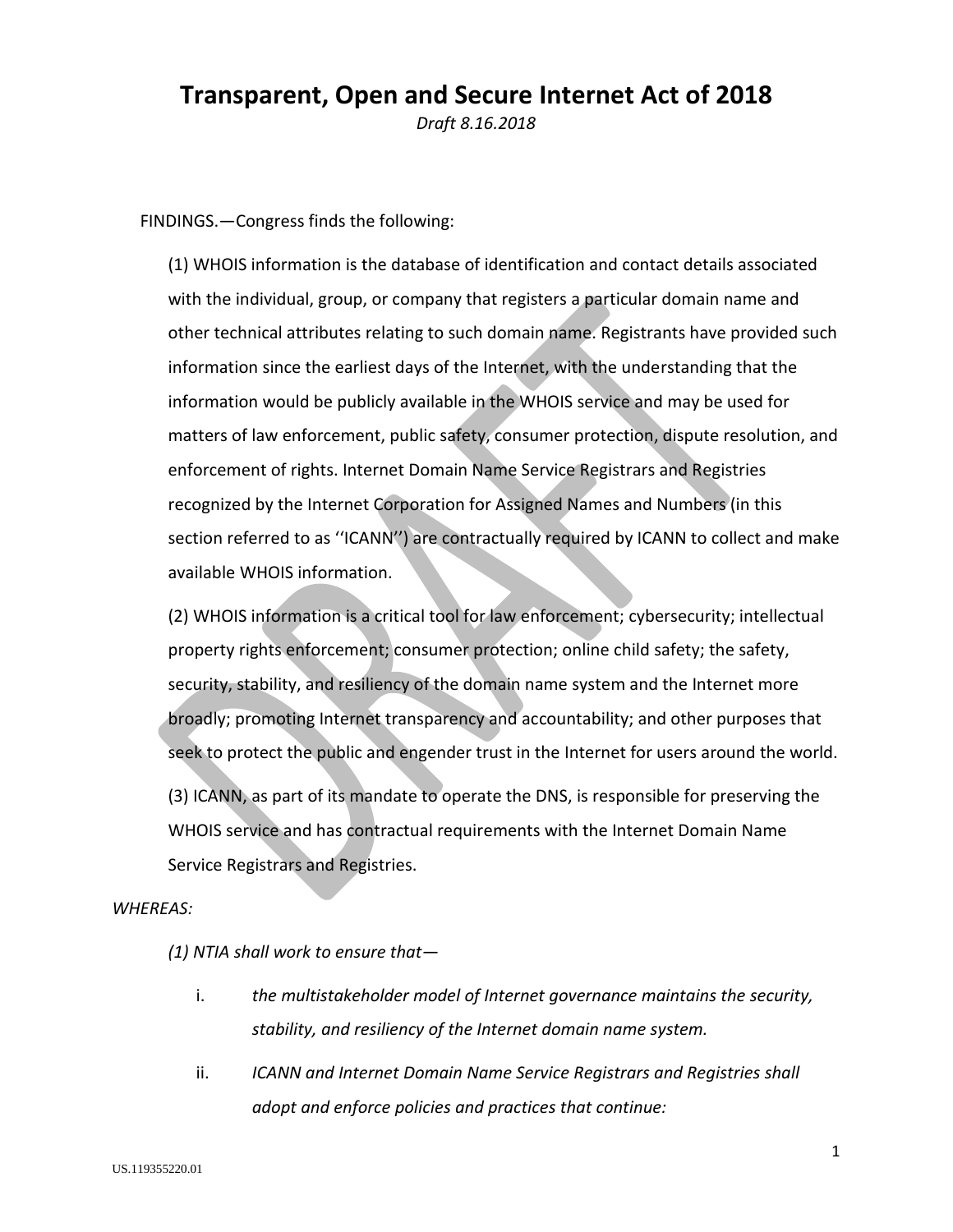- a. *The collection of accurate WHOIS information, or any successor system of registration data; and*
- b. *the free, public, ready availability of such information*
- iii. *the implementation of new laws and regulations, domestically or internationally, preserves the vital functions of the WHOIS service*.
- *(2) Numerous federal criminal and civil statutes are predicated upon continued public access to a full range of WHOIS data, including but not limited to Anti-Cybersquatting Consumer Protection Act, Fraudulent Online Identity Sanctions Act, CAN-SPAM, and the suppression of public access to much of this data by new policies adopted by domain name registrars and registries undermines these statutes and frustrates efforts to employ them to protect consumers, vindicate intellectual property rights, and combat cybersecurity threats.; and*
- (3) *Law enforcement, cybersecurity investigators, consumer protection agencies and advocates, child advocacy groups, anti-human trafficking organizations, copyright and trademark holders, journalists, academics, and others rely on WHOIS to help determine who is operating a criminal website, sending malicious (SPAM, phishing) emails, or initiating cyber security attacks; and*
- *(4)* When WHOIS data goes dark it takes away a critical source of information that is used to help keep the Internet safe, secure and sustainable for all Internet users.

#### *Therefore:*

*Be it enacted by the Senate and the House of Representatives of the United States of America in Congress assembled:*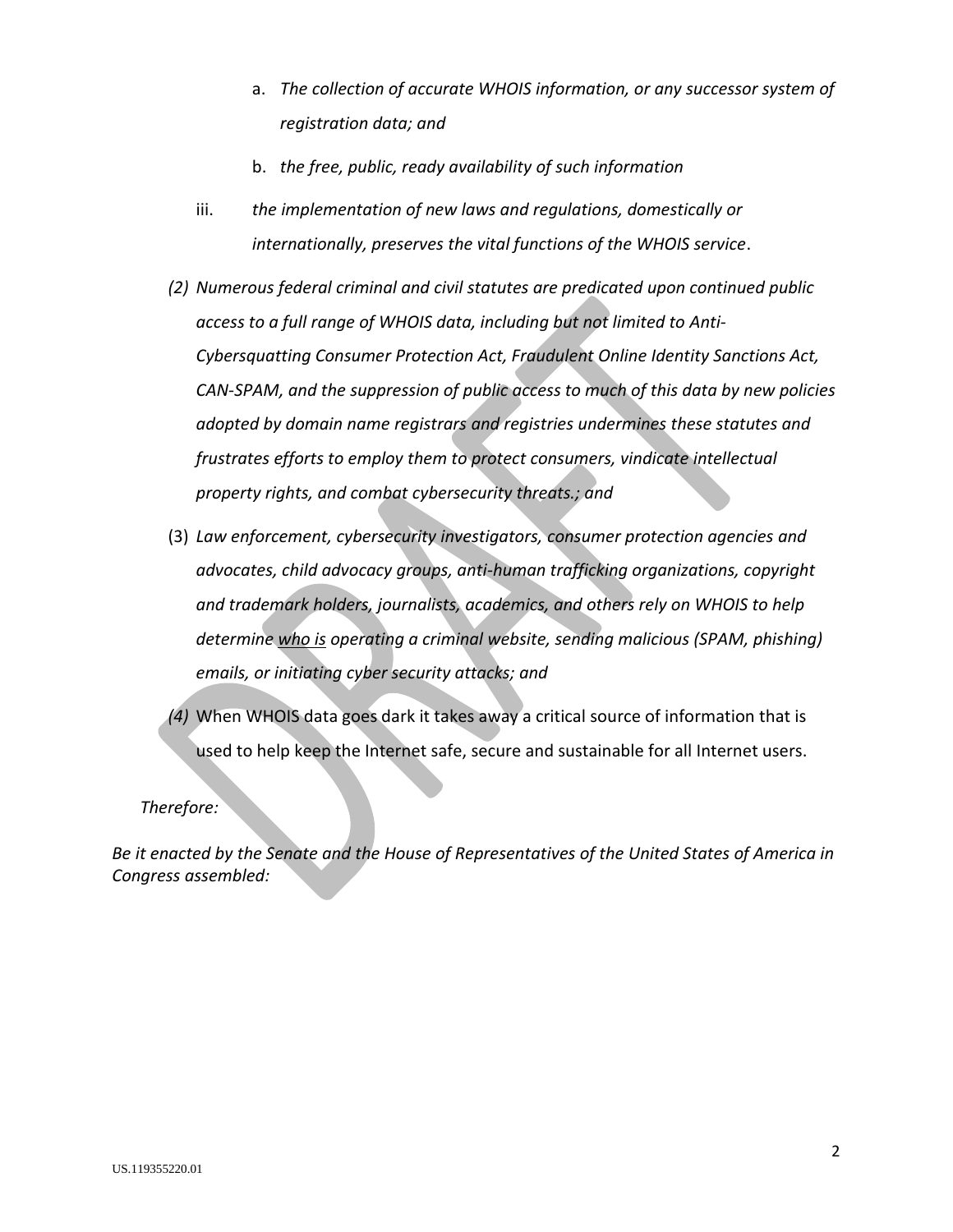## **SECTION 1. SHORT TITLE.**

This Act may be cited as the Transparent, Open and Secure Internet Act of 2018" or "TOSI Act of 2018."

#### **SECTION 2. REQUIREMENTS**

(a) SCOPE - A domain name registrar, registry, or other domain name authority that:

- 1. Is operated or involved in commerce among the several States; in any territory of the United States or in the District of Columbia, or between any such territory and another such territory or any State; or between the District of Columbia and any State or territory, or
- 2. Offers to register or assign domain names for any legal or natural person in the United States; or
- 3. Registers or assigns, or offers to register or assign, domain names that are used to market or sell goods or services to, residents of the United States.

shall comply with this Act.

## (b) REQUIREMENTS – **two options for approaches below**

#### **OPTION A: Broad**

**[**(1) For each domain name it administers, a domain name registrar, registry, or other domain name authority as provided for in Section 2(a) shall publish in a publicly accessible WHOIS registration directory the following data elements for each domain name that it administers:**]**

# **OPTION B: Narrow**

**[**(1) For any domain name registrar, registry, or other domain name authority subject to this act by reason of section (2)(a)(1), this section 2(b) applies for each domain name it administers. For any domain name registrar, registry or other domain name authority subject to this act solely by reason of section 2(a)(2) or 2(a)(3), this section 2(b) applies for each domain name it administers that is registered to any legal or natural person in the United States or is hosting a website which is marketing or selling goods or services to residents of the United States .

(2) For every domain name meeting one of the criteria defined in section 2(b)(1), the domain name registrar, registry or other domain name authority administering that domain name shall publish in a publicly accessible WHOIS registration directory the following data elements for each domain name that it administers:**]**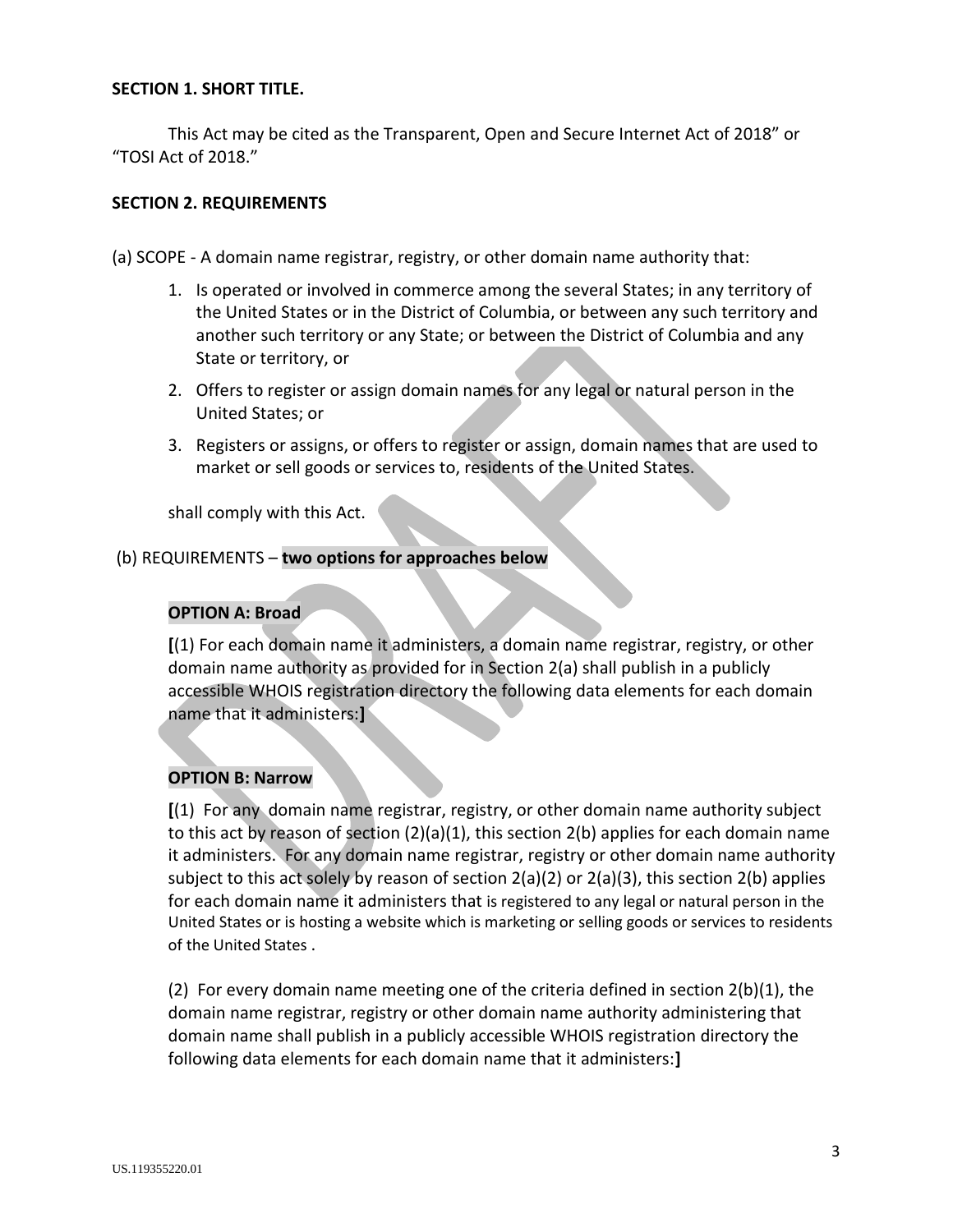- A. Domain Name
- B. Registry Domain ID
- C. Registrar WHOIS Server
- D. Registrar URL
- E. Updated Date
- F. Creation Date
- G. Registrar Registration Expiration Date
- H. Registrar
- I. Registrar IANA ID
- J. Registrar Abuse Contact Email
- K. Registrar Abuse Contact Phone
- L. Reseller
- M. Domain Status
- N. Domain Status
- O. Domain Status
- P. Registry Registrant ID
- Q. Registrant Name
- R. Registrant Organization
- S. Registrant Street
- T. Registrant City
- U. Registrant State/Province
- V. Registrant Postal Code
- W. Registrant Country
- X. Registrant Phone
- Y. Registrant Phone Ext
- Z. Registrant Fax
- AA. Registrant Fax Ext
- BB. Registrant Email
- CC. Registry Admin ID
- DD. Admin Name
- EE. Admin Organization
- FF. Admin Street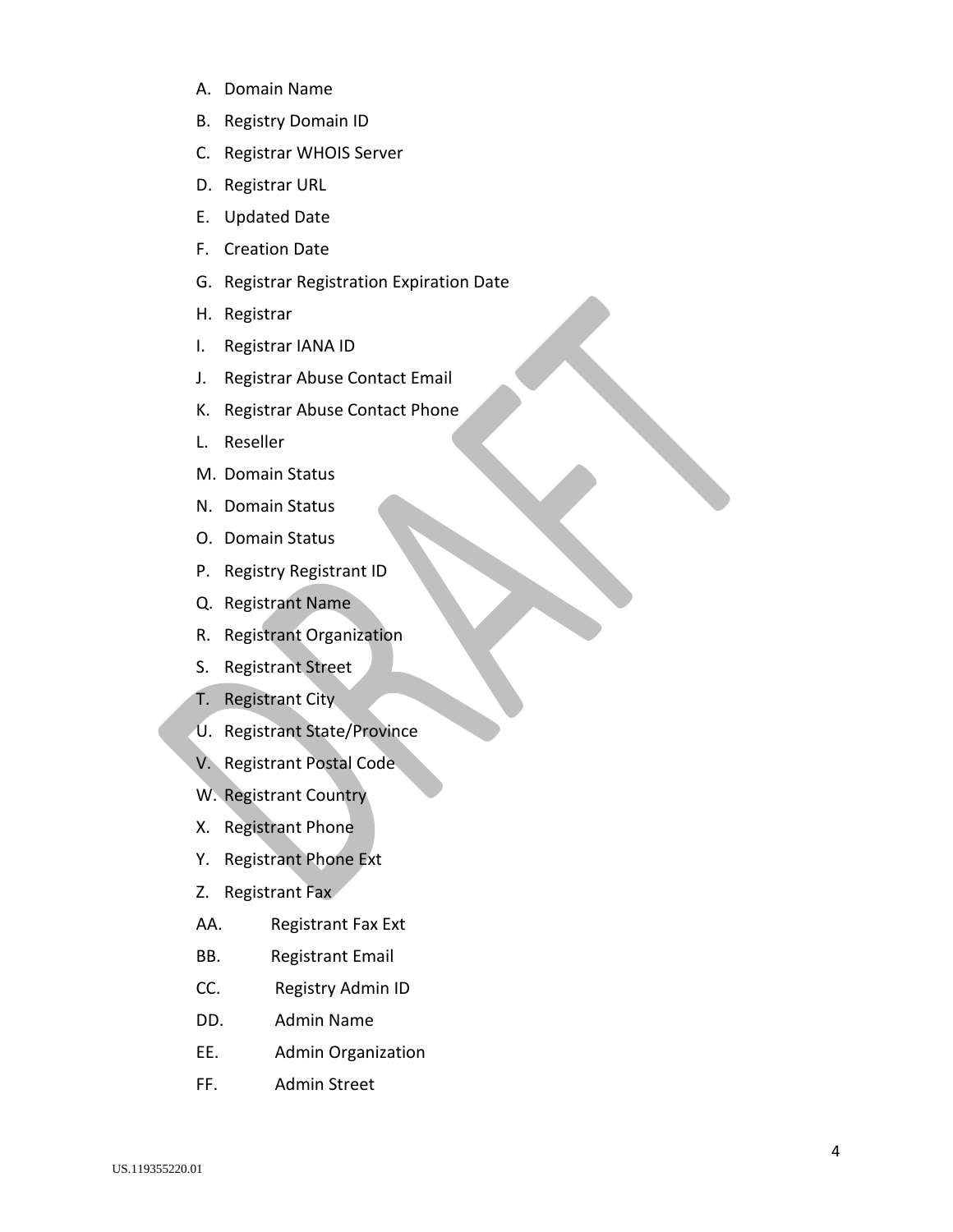- GG. Admin City
- HH. Admin State/Province
- II. Admin Postal Code
- JJ. Admin Country
- KK. Admin Phone
- LL. Admin Phone Ext
- MM. Admin Fax
- NN. Admin Fax Ext
- OO. Admin Email
- PP. Registry Tech ID
- QQ. Tech Name
- RR. Tech Organization
- SS. Tech Street
- TT. Tech City
- UU. Tech State/Province
- VV. Tech Postal Code
- WW. Tech Country
- XX. Tech Phone
- YY. Tech Phone Ext

ZZ. Tech Fax

- AAA. Tech Fax Ext
- BBB. Tech Email
- CCC. Name Server
- DDD. Name Server
- EEE. DNSSEC
- FFF. URL of the ICANN WHOIS Data Problem Reporting System
- GGG. Last update of WHOIS database

(2) Data as required by 2(b)(1) shall be transparent, not anonymous or masked, except as allowed in Section 3(b) below, available at no charge, and available through webbased query and Port 43.

(3) Data shall be validated and verified as accurate consistent with the requirements outlined in the WHOIS Accuracy Specification of the 2013 Registrar Accreditation Agreement, as may be updated from time to time.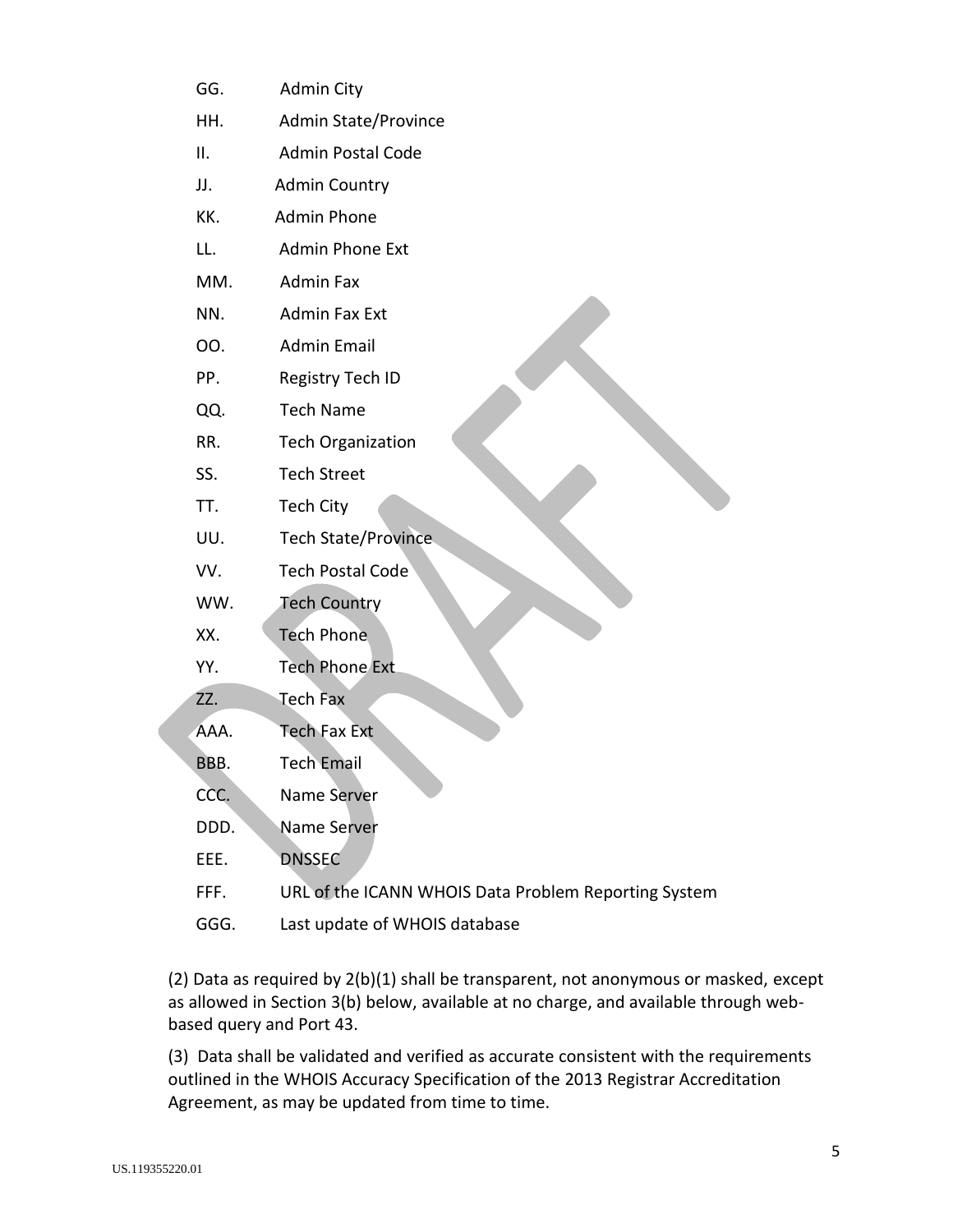## **SECTION 3: EXCEPTIONS and EXEMPTIONS**

## (a) EXCEPTION FOR PRIVACY/PROXY SERVICE:

- (1) A domain name registrar, registry, or other domain name authority subject to this Act is permitted to offer domain name registrants use of privacy/proxy services offered by Eligible Privacy/Proxy Service Providers provided however that such privacy and proxy services may not be used with respect to a domain name that connects users to a website that:
	- (A) Collects and maintains or stores personal information on the users of or visitors to the registered domain name website, or on whose behalf such information is collected, maintained or stored; or
	- (B) Is being operated for transactional commercial activity, including but not limited to: offering products or services for sale through that registered domain name website; monetization through any advertisement or solicitation; or the sending of commercial email from the email domain.
- (2) A domain name registrar, registry, or other domain name authority subject to this Act shall
	- (A) Terminate the privacy/proxy services for a domain name registrant using privacy/proxy services upon knowledge or notice from a third party that the registrant is engaged in any of the activities provided in section 3(a)(1)(A)-(C); and
	- (B) Provide notice to the registrant in the privacy/proxy terms of service that privacy/proxy is not allowed for domains engaged in any of the activities provided in section 3(a)(1)(A)-(C).

# (b) EXEMPTIONS:

(C) Any entity that as of April 30, 2018 which was not required by ICANN to collect data elements under Section 2(b)(1)(Q) through 2(b)(1)(GGG) shall have one year from the date of enactment of this Act to comply with this Act.

# **SECTION 4: ENFORCEMENT BY THE FEDERAL TRADE COMMISSION<sup>1</sup>**

(a) UNFAIR OR DECEPTIVE ACTS OR PRACTICES - A violation of Section (2) shall be treated as a violation of a rule defining an unfair or a deceptive act or practice under section  $18(a)(1)(B)$ of the Federal Trade Commission Act (15 U.S.C. 57a(a)(1)(B)).

 $\overline{\phantom{a}}$ 

 $^1$  Joint enforcement by the FTC and state Attorneys General is modeled after the Consumer Review Fairness Act of 2016, 15 U.S.C. 45b; the [Children's Online Privacy Protection Act of 1998, 15 U.S.C. 6501](http://uscode.house.gov/view.xhtml?req=granuleid%3AUSC-prelim-title15-section6501&edition=prelim)–6505; the Telemarketing and Consumer Fraud and Abuse Prevention Act, 15 U.S.C. 6101-6108, and other similar consumer protection laws.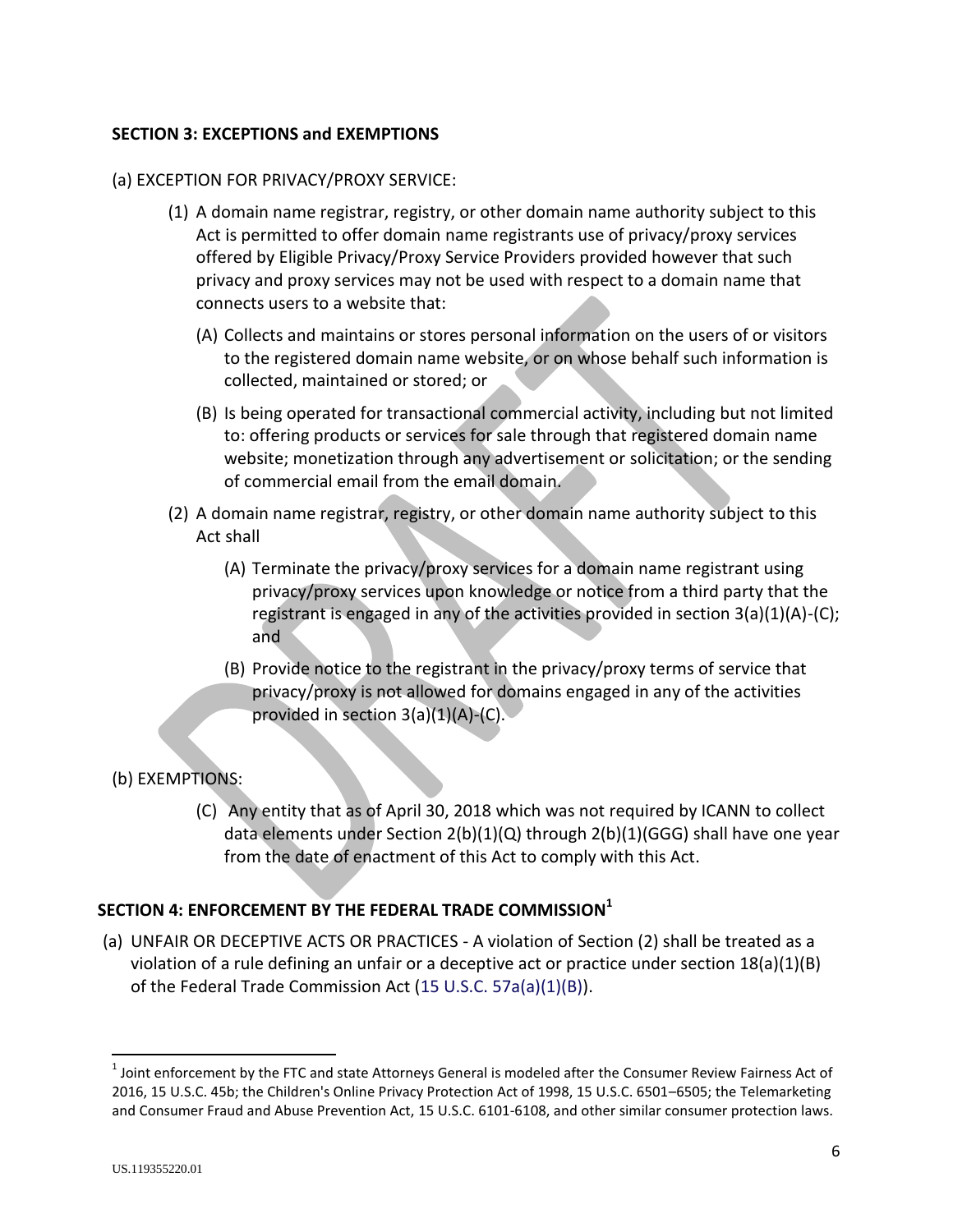# (b) POWERS OF COMMISSION

- (1) IN GENERAL The Commission shall enforce this section in the same manner, by the same means, and with the same jurisdiction, powers, and duties as though all applicable terms and provisions of the Federal Trade Commission Act (15 U.S.C. 41 et seq.) were incorporated into and made a part of this section.
- (2) PRIVILEGES AND IMMUNITIES Any person who violates this section shall be subject to the penalties and entitled to the privileges and immunities provided in the Federal Trade Commission Act (15 U.S.C. 41 et seq.).
- (3) AUTHORITY PRESERVED Nothing in this section shall be construed to limit the authority of the Federal Trade Commission under any other provision of law.

# (c) ENFORCEMENT BY STATES

(1) IN GENERAL – In any case in which the attorney general of a State has reason to believe that an interest of the residents of the State has been or is threatened or adversely affected by the engagement of any person subject to Section (2) in a practice that violates such subsection, the attorney general of the State may, as *parens patriae*, bring a civil action on behalf of the residents of the State in an appropriate district court of the United States-

- (A) to enjoin further violation of such subsection by such person;
- (B) to compel compliance with such subsection; and
- (C) to obtain damages, restitution, or other compensation on behalf of such residents.

# (d) RIGHTS OF THE FEDERAL TRADE COMMISSION

- (1) NOTICE TO THE FEDERAL TRADE COMMISSION
	- (A) IN GENERAL Except as provided in clause (iii), the attorney general of a State shall notify the Commission in writing that the attorney general intends to bring a civil action under paragraph (1) not later than 10 days before initiating the civil action.
	- (B) CONTENTS -- The notification required by clause (i) with respect to a civil action shall include a copy of the complaint to be filed to initiate the civil action.
	- (C) EXCEPTION If it is not feasible for the attorney general of a State to provide the notification required by clause (i) before initiating a civil action under paragraph (1), the attorney general shall notify the Commission immediately upon instituting the civil action.
- (2) INTERVENTION BY THE FEDERAL TRADE COMMISSION
	- The Commission may-

(A) Intervene in any civil action brought by the attorney general of a State under paragraph

- (1); and
- (B) Upon intervening-
	- (i) be heard on all matters arising in the civil action; and
	- (ii) file petitions for appeal of a decision in the civil action.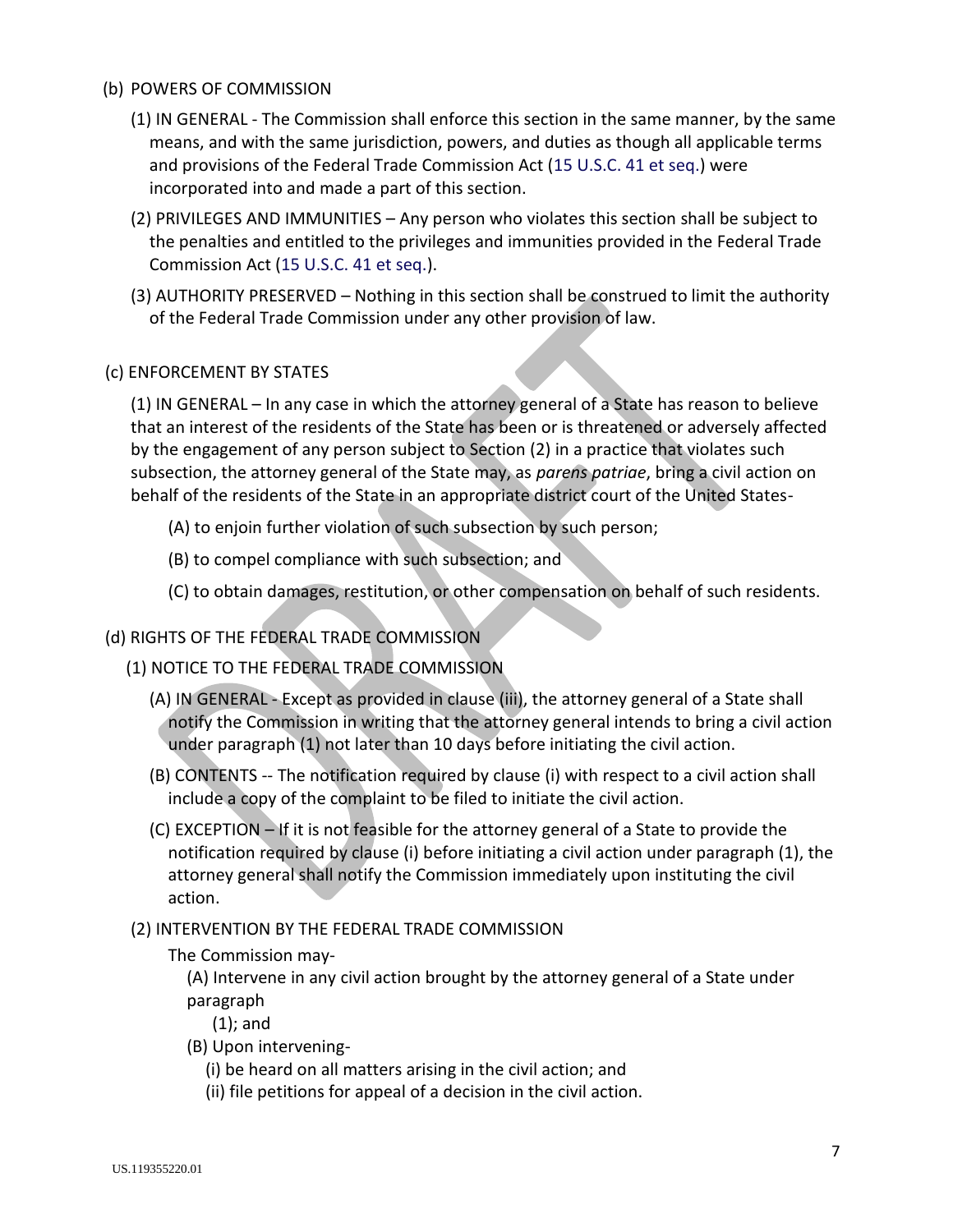- (e) INVESTIGATORY POWERS Nothing in this subsection may be construed to prevent the attorney general of a State from exercising the powers conferred on the attorney general by the laws of the State to conduct investigations, to administer oaths or affirmations, or to compel the attendance of witnesses or the production of documentary or other evidence.
- (f) PREEMPTIVE ACTION BY THE FEDERAL TRADE COMMISSION If the Commission institutes a civil action or an administrative action with respect to a violation of Section (2), the attorney general of a State may not, during the pendency of such action, bring a civil action under paragraph (1) against any defendant named in the complaint of the Commission for the violation with respect to which the Commission instituted such action.

# (g) VENUE; SERVICE OF PROCESS

(1) VENUE -- Any action brought under paragraph (1) may be brought in:

(A) the district court of the United States that meets applicable requirements relating to venue under section 1391 of title 28; or

- (B) another court of competent jurisdiction.
- (2) SERVICE OF PROCESS -- In an action brought under paragraph (1), process may be served in any district in which the defendant:
	- (A) is an inhabitant; or
	- (B) may be found.

# (h) ACTIONS BY OTHER STATE OFFICIALS

- (1) IN GENERAL -- In addition to civil actions brought by attorneys general under paragraph (1), any other consumer protection officer of a State who is authorized by the State to do so may bring a civil action under paragraph (1), subject to the same requirements and limitations that apply under this subsection to civil actions brought by attorneys general.
- (2) SAVINGS PROVISION Nothing in this subsection may be construed to prohibit an authorized official of a State from initiating or continuing any proceeding in a court of the State for a violation of any civil or criminal law of the State.

# **SECTION 5: DEFINITIONS**

- (a)The term "collects" means the electronic gathering of any personal information by any means, including but not limited to:
	- (1) Requesting, prompting, or encouraging an individual to submit personal information online;
	- (2) Enabling an individual to make personal information publicly available in identifiable form.
	- (3) Passive electronic tracking of an individual.